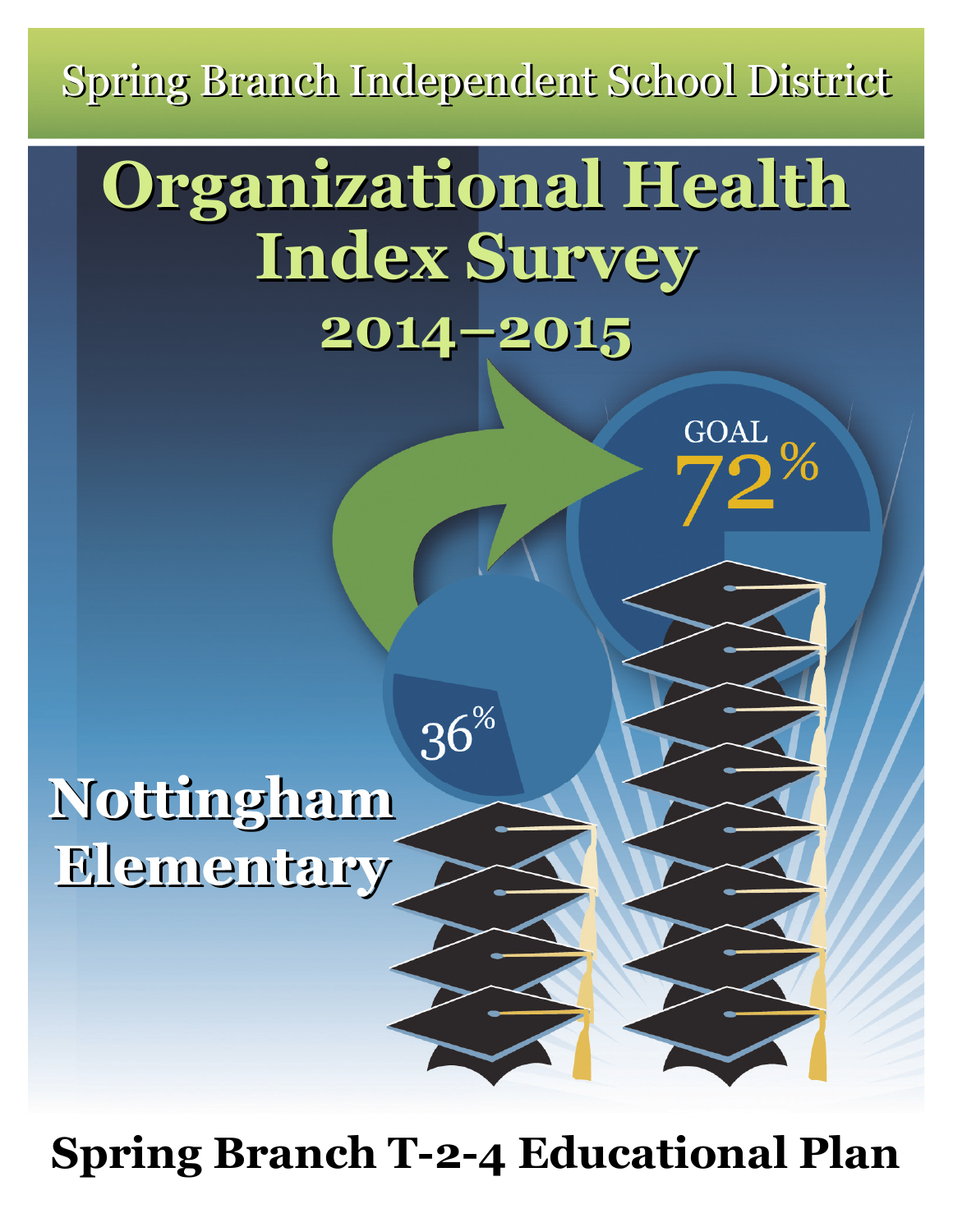The Organizational Health Inventory (OHI) is a school climate survey developed by The Ohio State University's School of Educational Policy and Leadership. According to the survey's author, Dr. Wayne K. Hoy, "a healthy school is one in which the institutional, administrative, and teacher levels are in harmony; and the school meets functional needs as it successfully copes with disruptive external forces and directs its energies toward its mission." This survey was designed to help school leaders determine the overall "health" status of their campus and address areas of concern.

The OHI measures the dimensions of organizational effectiveness to realize strengths and diagnose weaknesses. There are two separate, anonymous online surveys designed for elementary and secondary schools and these surveys were administered to campus faculty in the Spring of 2015.

The instruments used consists of thirty-seven questions for the elementary survey and forty-four questions for the secondary survey. Each of the responses vary along a four-point scale defined by the categories "rarely occurs", "sometimes occurs", "often occurs", and "very frequently occurs". Each item is scored for each respondent, and then an average school score for each item is computed by averaging the item responses across the school because the school is the unit of analysis. The results from each survey are used to compute subtest or dimension scores (five scores for elementary and seven for secondary schools) and those scores are used to compute an overall health index score. An average health index is 500; 550 is high and 400 is low (see Table 1). The higher the score the healthier the school climate.

|                          | 1, OTEMHIDMUOINNI ITUMIUI IIIWUI O TULMII DUOLUD MIIW OMUUEULIUD |                       |                                    |
|--------------------------|------------------------------------------------------------------|-----------------------|------------------------------------|
|                          | <b>Score Range</b> Health Category                               |                       | Score Range Health Category cont'd |
| 600 or greater Very High |                                                                  | 476-489               | <b>Slightly Below Average</b>      |
| 551-599                  | High                                                             | 450-475               | <b>Below Average</b>               |
| 525-550                  | Above Average                                                    | 400-449               | Low                                |
| 511-524                  | <b>Slightly Above Average</b>                                    | 400 or lower Very Low |                                    |
| 490-510                  | Average                                                          |                       |                                    |
|                          |                                                                  |                       |                                    |

### **Table 1: Organizational Health Index Overall Scores and Categories**

The five dimensions of school health for elementary schools are: Academic Emphasis, Collegial Leadership, Institutional Integrity, Resource Influence, and Teacher Affiliation. The seven dimensions of school health for secondary schools are: Academic Emphasis, Consideration, Institutional Integrity, Initiating Structure, Morale, Principal Influence, and Resource Support.

The following table shows the results of the OHI survey at the district level including the high school, middle school, and elementary levels. The table presents the number of respondents and the health index scores for each level.

**Table 2: Organizational Health Index Results for Spring Branch ISD** 

| Organization              | Number of Respondents | <b>Health Index Score</b> |  |
|---------------------------|-----------------------|---------------------------|--|
| High Schools              | 52.                   | 609                       |  |
| Middle Schools            | 424                   | 617                       |  |
| <b>Elementary Schools</b> | 139                   | 579                       |  |

The health index scores for the elementary organizational level ranks in the "high" category while the results for the high schools and middle schools rank in the "very high" category. Overall, each of the three organizational levels have a very healthy school climate.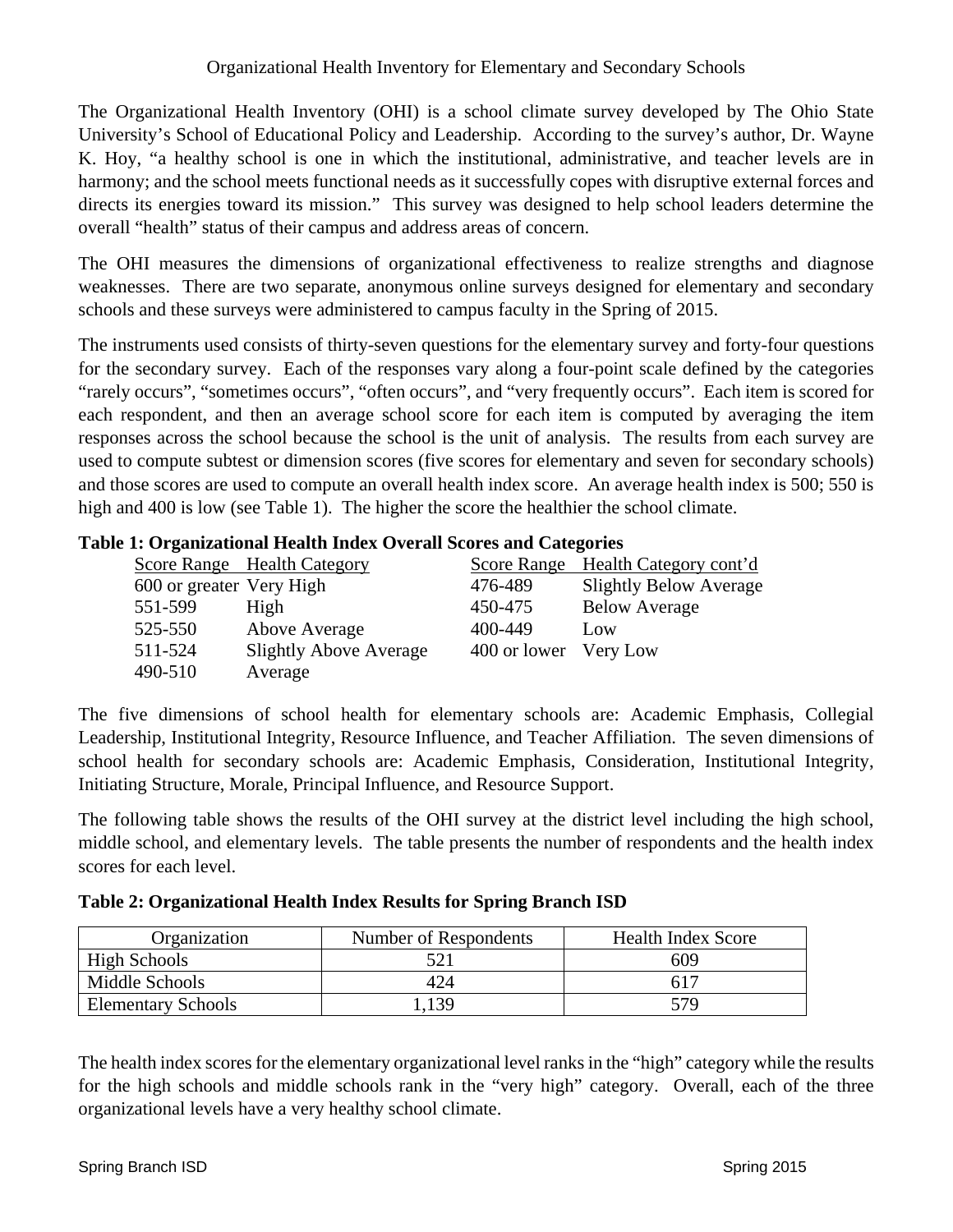|--|--|

## The Organizational Health Inventory for Elementary Schools (OHI‐E) was a survey given to faculty members. This year was administered through Survey Monkey.

Nottingham Elementary

 According to the OHI‐E, a healthy school is one in which the institutional, administrative, and teacher levels are in harmony; and the school meets functional needs as it successfully copes with disruptive external forces and directs its energies toward its mission.

The OHI-E measures five dimensions of a healthy school and those dimensions are used to compute an overall health index that can be used to compare against schools in the sample. Higher scores indicate a healthy school climate while lower scores indicate an unhealthy climate.

The table on the right can be used to reference the school climate  $B$ health on your campus compared to the schools in the sample.

# **Teacher Affiliation (TA)**

refers to a sense of friendliness and strong affiliation with the school. Teachers feel good about each other and, at the same time, have a sense of accomplishment from their jobs. They are committed to both their students and their colleagues. They find ways to accommodate to the routine, accomplishing their jobs with enthusiasm.

| Teachers in this school like each other.                    |  | 3.27 |
|-------------------------------------------------------------|--|------|
| Teachers exhibit friendliness to each other.                |  | 3.53 |
| Teachers express pride in their school.                     |  | 3.56 |
| Teachers identify with the school.                          |  | 3.35 |
| Teachers accomplish their jobs with enthusiasm.             |  | 3.29 |
| The learning environment is orderly and serious.            |  | 3.26 |
| There is a feeling of trust and confidence among the staff. |  | 3.18 |
| Teachers show commitment to their students.                 |  | 3.65 |
| Teachers are indifferent to each other.                     |  | 3.48 |

|  |      | Rarely Sometimes   Often   Very Frequently | Avg  |  |
|--|------|--------------------------------------------|------|--|
|  | 3.27 |                                            | 3.26 |  |
|  | 3.53 |                                            | 3.37 |  |
|  | 3.56 |                                            | 3.25 |  |
|  | 3.35 |                                            | 3.20 |  |
|  | 3.29 |                                            | 3.04 |  |
|  | 3.26 |                                            | 3.11 |  |
|  | 3.18 |                                            | 3.00 |  |
|  | 3.65 |                                            | 3.54 |  |
|  | 3.48 |                                            | 3.47 |  |

## **Resource Influence (RI)**

describes the principal's ability to affect the action of superiors to the benefit of teachers. Teachers are given adequate classroom supplies, and extra instructional materials and supplies are easily obtained. 3.29 Extra materials are available if requested. The principal gets what he or she asks for from superiors. The principal is able to influence the actions of superiors. Teachers are provided with adequate materials for their classrooms. Teachers receive necessary classroom supplies. The principal's recommendations are given serious consideration by his or her superiors. 3.15 2.88 3.29 3.32 3.35 Supplementary materials are available for classroom use. 3.18 Rarely Sometimes Often Very Frequently Frequency of Occurrence **District** Avg 3.15 3.04 2.73 3.20 3.23 3.15 3.08

| 618<br>Campus Health Index:        |  |
|------------------------------------|--|
| The district's HI score is:<br>579 |  |
| Above 600---Very High              |  |
| 551-600---High                     |  |
| 525-550---Above Average            |  |
| 511-524---Slightly Above Average   |  |
| 490-510---Average                  |  |
| 476-489---Slightly Below Average   |  |
| 450-475---Below Average            |  |
| 400-449---Low                      |  |
| Below 400---Very Low               |  |
| Respondents:<br>36                 |  |

Frequency of Occurrence | District